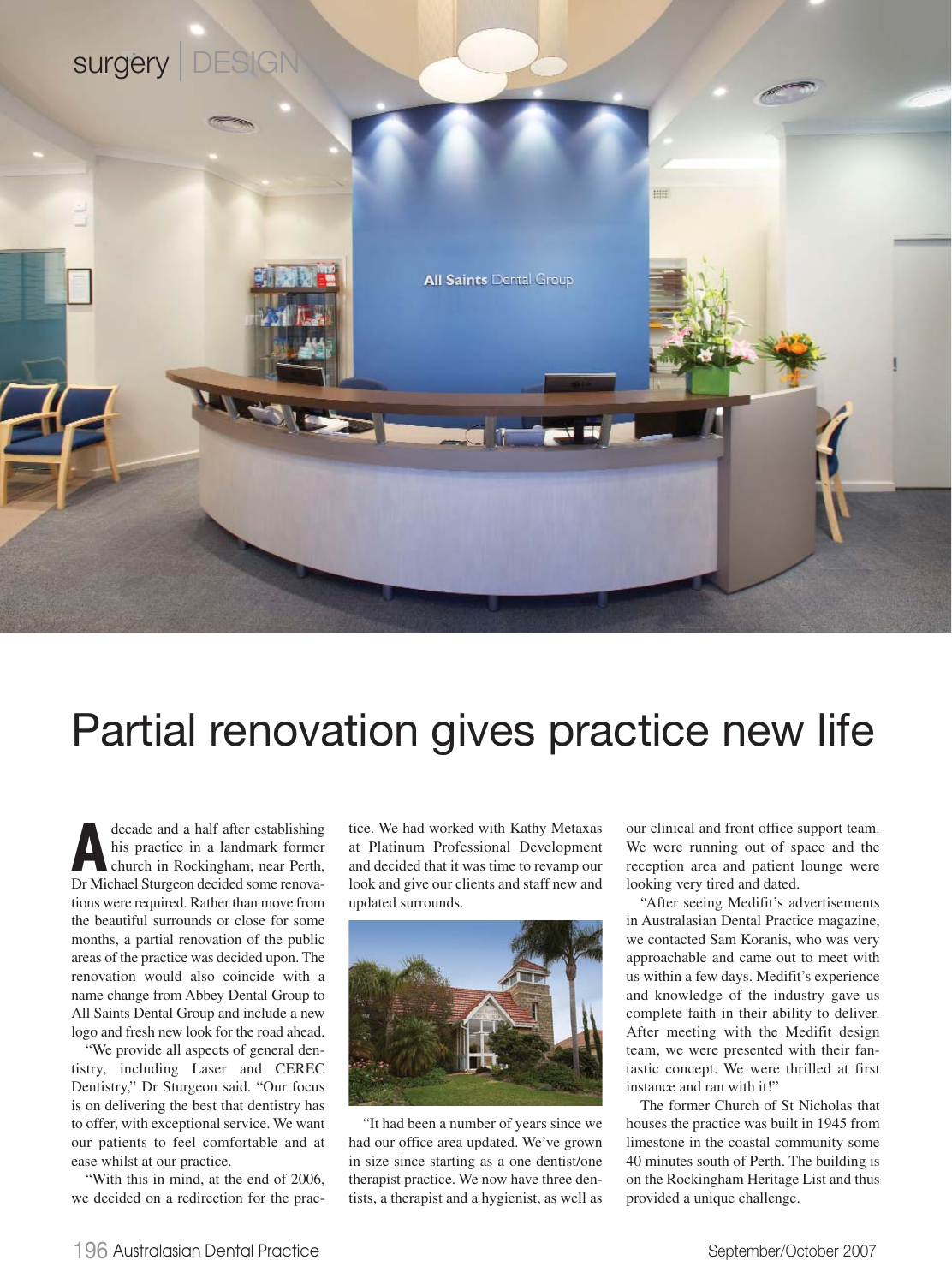The scope of the renovation included a consult room, practice manager's office, reception, waiting area and child friendly play area.

The general design philosophy was to create a modern yet peaceful and tranquil environment whilst maintaining a professional image that will appeal to a diverse age demographic.

One of the main design elements was the gabled ceiling ranging from 3 metres at the walls up to 5 metres at the centre making for a fantastic blank canvas full of possibilities. Keeping this in mind, a multitiered ceiling which creates a lot of interest and volume in the space was designed.

Natural light has been introduced and framed through the existing tall narrow windows by the omission of any window treatments whilst also retaining and uncovering original elements of the building.

Upon entry, clients are greeted by a staff member at the curved reception desk which is mounted off the floor to give a visually lighter effect. Placement of a tall, coloured, curved wall behind the counter acts as a focal point on which the new logo is located.

The materials and finishes selected are based on neutral tones along with the blue colours which set the backdrop for the relaxed, tranquil, by-the-sea feel. The use of sweeping curves on the floor and ceiling also acts to soften the environment and create a gentle flow of movement whilst utilizing the height of the ceiling.

A designated childrens' play room has been incorporated into the waiting area with partial glasing to allow parents to watch whilst relaxing in the quiet waiting area.

An area has been created off of reception specifically designed to house office equipment such as fax and photocopier including a compactus filing system with ample shelving for future expansion. A refreshment area has also been included with a built-in wine fridge.

The practice manager's office was located near reception with a partially obscured glass window allowing the monitor of daily activity.

"Our main concern was that we would not cease practising during the renovations," Dr Sturgeon said. "Medifit was more than obliging in this area. We set-up a 'makeshift' reception area in our staff room. Sam and Mark Evangelisti and the